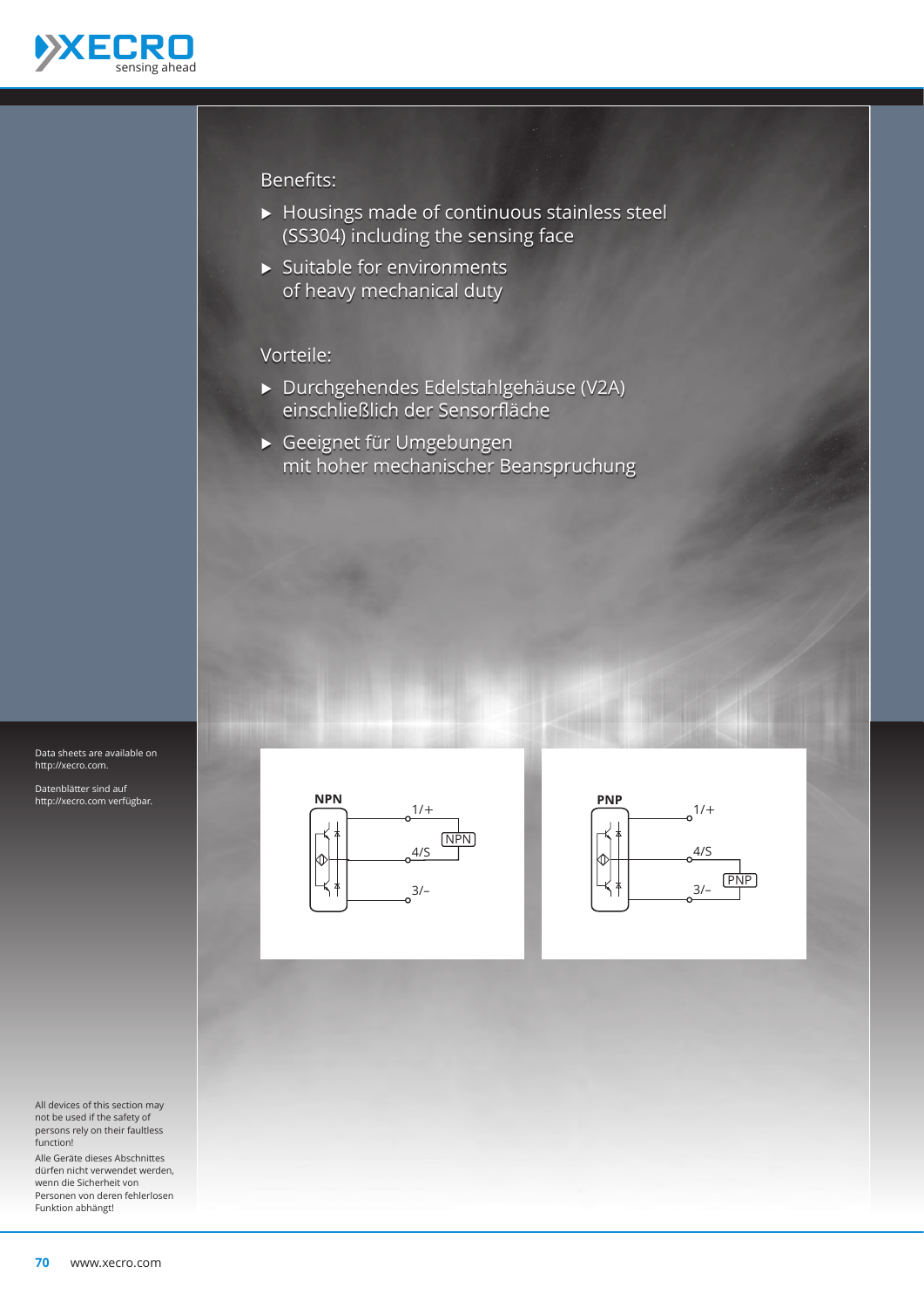# Inductive Sensors 3-Wire DC Metal-Face

Inductive Metal-Face sensors from XECRO are constructed with housings made of one continuous piece of SS304 stainless steel which also includes the sensing face. This extra portion of sturdyness creates an ideal sensor for working in environments where even long sensing ranges cannot prevent mechanical damage of the sensor.

The highly optimized electronics enable XECRO the ability to manufacture these robust and reliable sensors using very short housings, which allow for mounting in tighter spacings. The benefits of this innovative Metal-Face technique can also be found in the High Pressure Series.

Induktive Sensoren mit Vollmetallgehäusen von XECRO verwenden ein durchgehendes V2A-Edelstahlgehäuse einschließlich der Sensorfläche. Dieses Extra an Robustheit prädestiniert sie für Umgebungen, in denen auch hohe Schaltabstände eine mechanische Beschädigung des Sensors nicht verbeugen können.

Auf Grund hochoptimierter Schaltungen kann XECRO diese robusten und verlässlichen Sensoren in sehr kurzen Gehäusen fertigen, welche die Verwendung unter engen Einbaubedingungen erlauben. Die Vorteile dieser innovativen Vollmetallgehäuse-Bauweise finden sich ebenfalls in der druckfesten Baureihe.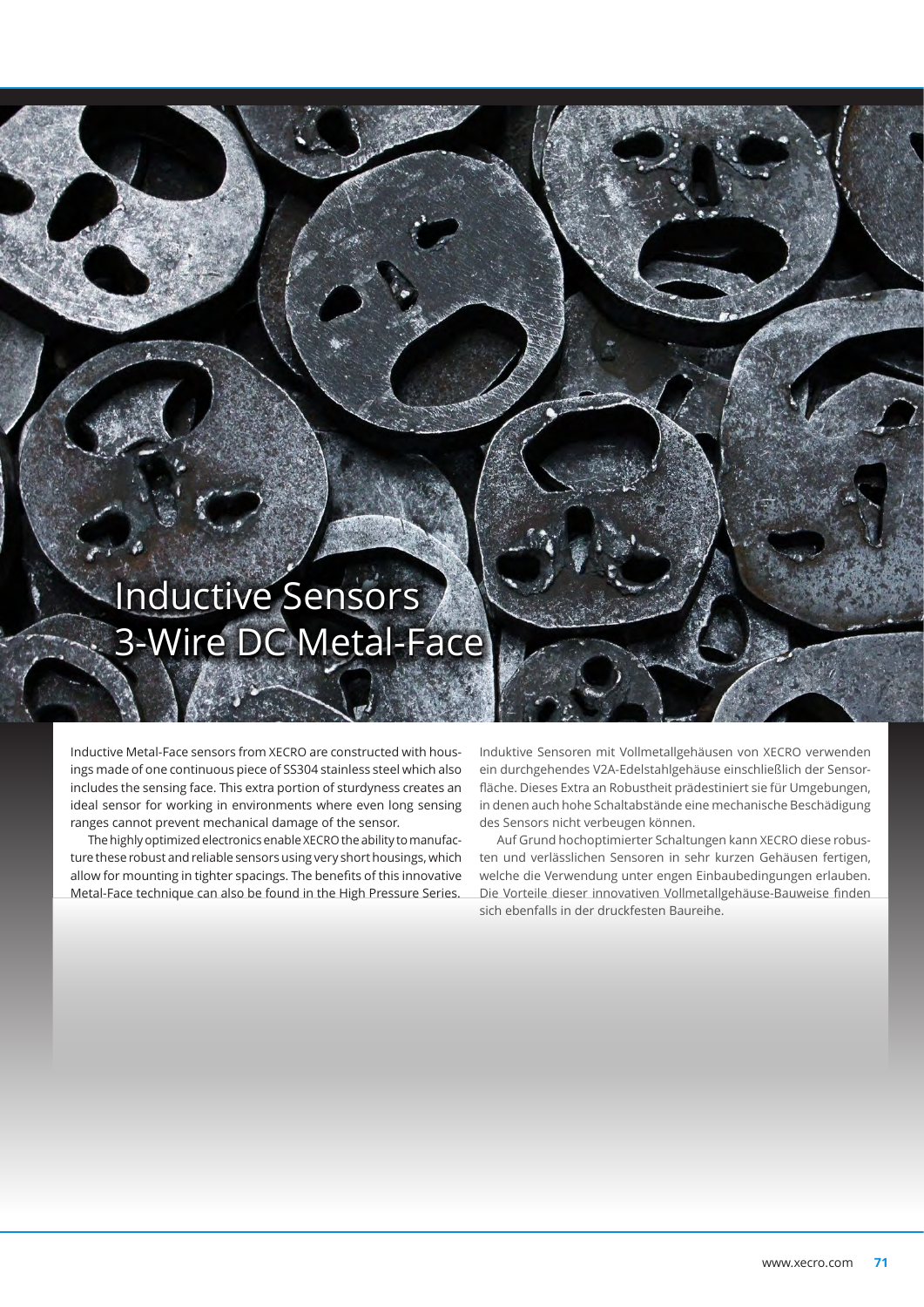



| Sensing distance $S_n$      | Schaltabstand $S_n$    | $2 \text{ mm}$        |                                             | 2 mm                  |                               | 2 mm                  |                                             |
|-----------------------------|------------------------|-----------------------|---------------------------------------------|-----------------------|-------------------------------|-----------------------|---------------------------------------------|
| Operating voltage           | Betriebsspannung       | 1030 $V_{DC}$         |                                             | 1030 $V_{\text{DC}}$  |                               | 1030 $V_{DC}$         |                                             |
| Reverse polarity protection | Verpolungsschutz       | built-in              | integriert                                  | built-in              | integriert                    | built-in              | integriert                                  |
| Current consumption         | Stromverbrauch         | $< 8$ mA              |                                             | $< 8$ mA              |                               | $< 8$ mA              |                                             |
| Current load capability     | Ausgangsbelastbarkeit  | 200 mA                |                                             | 200 mA                |                               | 200 mA                |                                             |
| Short circuit protection    | Kurzschlussschutz      | built-in              | integriert                                  | built-in              | integriert                    | built-in              | integriert                                  |
| Voltage drop                | Spannungsabfall        | $<$ 1.5 V @ 200 mA    |                                             | $<$ 1.5 V @ 200 mA    |                               | $<$ 1.5 V @ 200 mA    |                                             |
| Switching frequency         | Schaltfrequenz         | 400 Hz                |                                             | 400 Hz                |                               | 400 Hz                |                                             |
| <b>Reduction factors</b>    | Reduktionsfaktoren     |                       | Alu $0.45 \cdot$ Brs $0.50 \cdot$ SS $0.85$ |                       | Alu 0.45 · Brs 0.50 · SS 0.85 |                       | Alu $0.45 \cdot$ Brs $0.50 \cdot$ SS $0.85$ |
| Operating temperature       | Betriebstemperatur     | $-25+70$ °C           |                                             | $-25+70$ °C           | $-25+70$ °C                   |                       |                                             |
| Protection class            | Schutzklasse           | IP69k, IP67 connector |                                             | IP69k, IP67 connector |                               | IP69k, IP67 connector |                                             |
| Sensing face material       | Sensorflächenwerkstoff | SS304                 | V <sub>2</sub> A                            | SS304                 | V2A                           | SS304                 | V2A                                         |
| Housing material            | Gehäusewerkstoff       | SS304                 | V2A                                         | SS304                 | V2A                           | SS304                 | V2A                                         |
| Switching indicator         | Schaltanzeige          | built-in              | integriert                                  | built-in              | integriert                    | built-in              | integriert                                  |
| Connection                  | <b>Anschluss</b>       | PVC, ultra-flex       |                                             | PVC, ultra-flex       |                               | conn. M8              | Stecker M8                                  |
| Article code PNP, NO        | $\angle$               | IMF8-S2PO30-A2P       |                                             | IMF8-S2PO45-A2P       |                               | IMF8-S2PO45-A8        |                                             |
| Article code PNP, NC        | ᆺ                      | IMF8-S2PC30-A2P       |                                             | IMF8-S2PC45-A2P       |                               | IMF8-S2PC45-A8        |                                             |
| Article code NPN, NO        | $\angle$               | IMF8-S2NO30-A2P       |                                             | IMF8-S2NO45-A2P       |                               | IMF8-S2NO45-A8        |                                             |
| Article code NPN, NC        | ᆺ                      | IMF8-S2NC30-A2P       |                                             | IMF8-S2NC45-A2P       |                               | IMF8-S2NC45-A8        |                                             |
|                             |                        |                       |                                             |                       |                               |                       |                                             |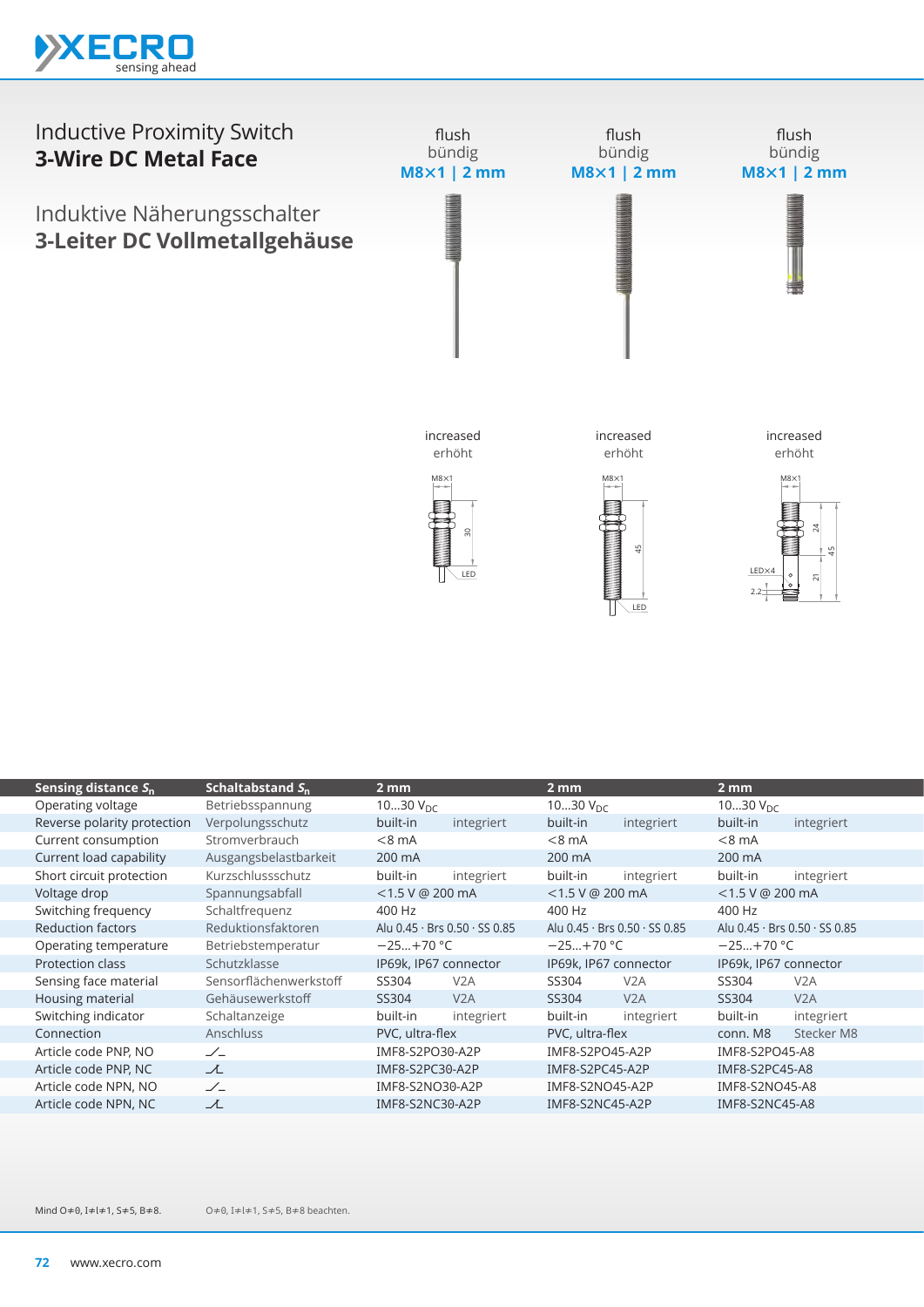

| $2 \, \text{mm}$      |                                           | $2 \, \text{mm}$      |                                             | $3.5 \, \text{mm}$    |                               | $3.5 \, \text{mm}$    |                               | $3.5$ mm              |                               |
|-----------------------|-------------------------------------------|-----------------------|---------------------------------------------|-----------------------|-------------------------------|-----------------------|-------------------------------|-----------------------|-------------------------------|
| 1030 $V_{DC}$         |                                           | 1030 $V_{DC}$         |                                             | 1030 $V_{DC}$         |                               | 1030 $V_{DC}$         |                               | 1030 $V_{\text{DC}}$  |                               |
| built-in              | integriert                                | built-in              | integriert                                  | built-in              | integriert                    | built-in              | integriert                    | built-in              | integriert                    |
| $< 8$ mA              |                                           | $< 8$ mA              |                                             | $< 8 \text{ mA}$      |                               | $< 8$ mA              |                               | $<8$ mA               |                               |
| 200 mA                |                                           | 200 mA                |                                             | 200 mA                |                               | 200 mA                |                               | 200 mA                |                               |
| built-in              | integriert                                | built-in              | integriert                                  | built-in              | integriert                    | built-in              | integriert                    | built-in              | integriert                    |
| <1.5 V @ 200 mA       |                                           | $<$ 1.5 V @ 200 mA    |                                             | $<$ 1.5 V @ 200 mA    |                               | $<$ 1.5 V @ 200 mA    |                               | $<$ 1.5 V @ 200 mA    |                               |
| 400 Hz                |                                           | 400 Hz                |                                             | 400 Hz                |                               | 400 Hz                |                               | 400 Hz                |                               |
|                       | Alu $0.45 \cdot$ Brs $0.50 \cdot$ SS 0.85 |                       | Alu $0.45 \cdot$ Brs $0.50 \cdot$ SS $0.85$ |                       | Alu 0.45 · Brs 0.50 · SS 0.85 |                       | Alu 0.45 · Brs 0.50 · SS 0.85 |                       | Alu 0.45 · Brs 0.50 · SS 0.85 |
| $-25+70$ °C           |                                           | $-25+70 °C$           |                                             | $-25+70$ °C           |                               | $-25+70$ °C           |                               | $-25+70$ °C           |                               |
|                       | IP69k, IP67 connector                     | IP69k, IP67 connector |                                             | IP69k, IP67 connector |                               | IP69k, IP67 connector |                               | IP69k. IP67 connector |                               |
| SS304                 | V2A                                       | SS304                 | V <sub>2</sub> A                            | SS304                 | V2A                           | SS304                 | V2A                           | SS304                 | V <sub>2</sub> A              |
| SS304                 | V2A                                       | SS304                 | V2A                                         | SS304                 | V2A                           | SS304                 | V2A                           | SS304                 | V2A                           |
| built-in              | integriert                                | built-in              | integriert                                  | built-in              | integriert                    | built-in              | integriert                    | built-in              | integriert                    |
| conn. M8              | Stecker M8                                | conn. M12             | Stecker M12                                 | PVC, ultra-flex       |                               | PVC, ultra-flex       |                               | conn. M8              | Stecker M8                    |
| IMF8-S2PO60-A8        |                                           | IMF8-S2PO70-A12       |                                             | IMF8-N4PO30-A2P       |                               | IMF8-N4PO45-A2P       |                               | IMF8-N4PO45-A8        |                               |
| IMF8-S2PC60-A8        |                                           | IMF8-S2PC70-A12       |                                             | IMF8-N4PC30-A2P       |                               | IMF8-N4PC45-A2P       |                               | IMF8-N4PC45-A8        |                               |
| IMF8-S2NO60-A8        |                                           | IMF8-S2NO70-A12       |                                             | IMF8-N4NO30-A2P       |                               | IMF8-N4NO45-A2P       |                               | IMF8-N4NO45-A8        |                               |
| <b>IMF8-S2NC60-A8</b> |                                           | IMF8-S2NC70-A12       |                                             | IMF8-N4NC30-A2P       |                               | IMF8-N4NC45-A2P       |                               | IMF8-N4NC45-A8        |                               |
|                       |                                           |                       |                                             |                       |                               |                       |                               |                       |                               |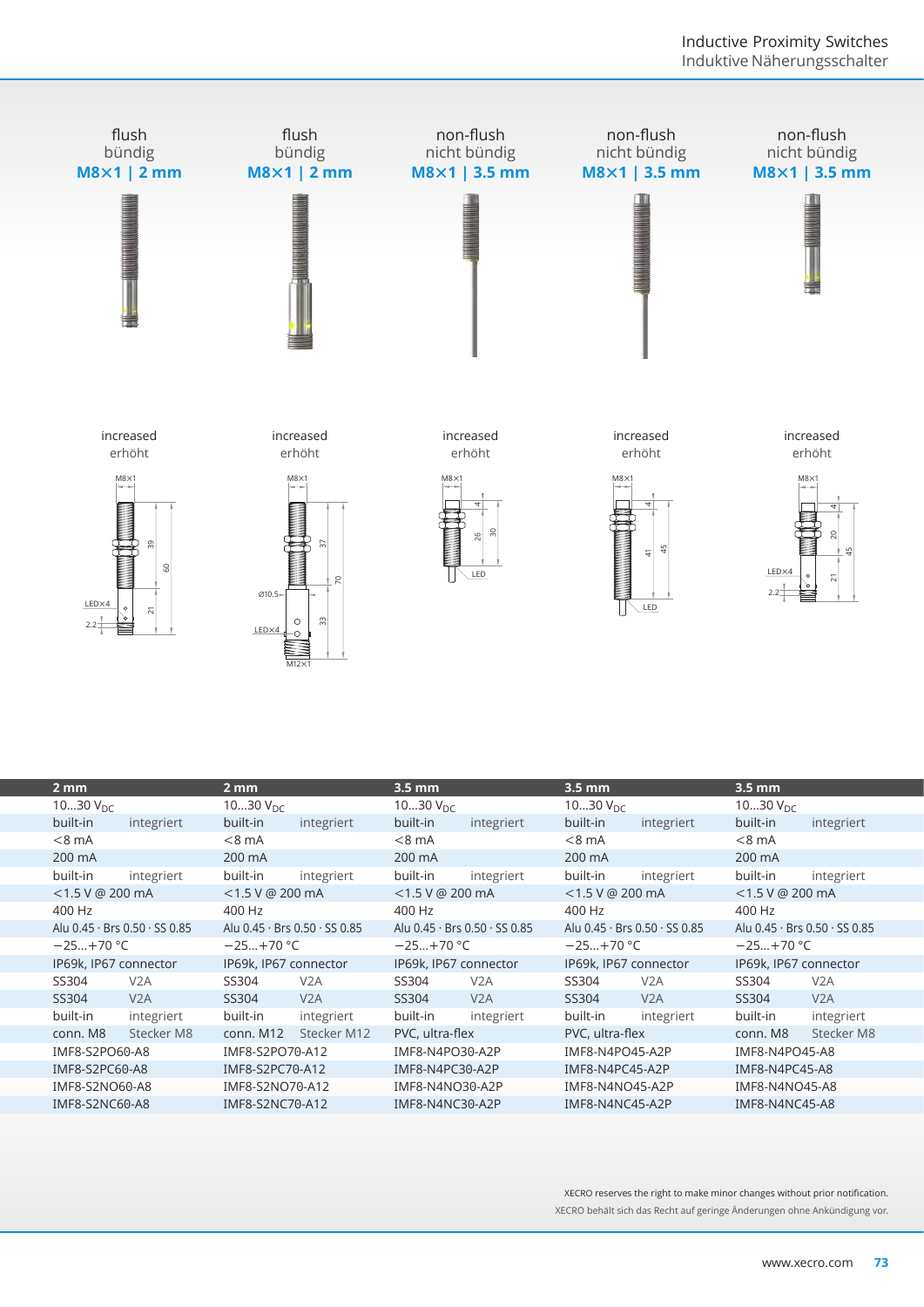



| Sensing distance $S_n$      | Schaltabstand $S_n$    | $3.5 \text{ mm}$      |                               | $3.5 \text{ mm}$      |                                             | 4 mm                  |                               |
|-----------------------------|------------------------|-----------------------|-------------------------------|-----------------------|---------------------------------------------|-----------------------|-------------------------------|
| Operating voltage           | Betriebsspannung       | 1030 $V_{DC}$         |                               | 1030 $V_{\text{DC}}$  |                                             | 1030 $V_{DC}$         |                               |
| Reverse polarity protection | Verpolungsschutz       | built-in              | integriert                    | built-in              | integriert                                  | built-in              | integriert                    |
| Current consumption         | Stromverbrauch         | $< 8$ mA              |                               | $< 8$ mA              |                                             | $< 8$ mA              |                               |
| Current load capability     | Ausgangsbelastbarkeit  | 200 mA                |                               | 200 mA                |                                             | 200 mA                |                               |
| Short circuit protection    | Kurzschlussschutz      | built-in              | integriert                    | built-in              | integriert                                  | built-in              | integriert                    |
| Voltage drop                | Spannungsabfall        | <1.5 V @ 200 mA       |                               | <1.5 V @ 200 mA       |                                             | $<$ 1.5 V @ 200 mA    |                               |
| Switching frequency         | Schaltfrequenz         | 400 Hz                |                               | 400 Hz                |                                             | 500 Hz                |                               |
| <b>Reduction factors</b>    | Reduktionsfaktoren     |                       | Alu 0.45 · Brs 0.50 · SS 0.85 |                       | Alu $0.45 \cdot$ Brs $0.50 \cdot$ SS $0.85$ |                       | Alu 0.45 · Brs 0.50 · SS 0.85 |
| Operating temperature       | Betriebstemperatur     | $-25+70$ °C           |                               | $-25+70$ °C           |                                             | $-25+70 °C$           |                               |
| <b>Protection class</b>     | Schutzklasse           | IP69k, IP67 connector |                               | IP69k, IP67 connector |                                             | IP69k, IP67 connector |                               |
| Sensing face material       | Sensorflächenwerkstoff | SS304                 | V <sub>2</sub> A              | SS304                 | V <sub>2</sub> A                            | SS304                 | V <sub>2</sub> A              |
| Housing material            | Gehäusewerkstoff       | SS304                 | V2A                           | SS304                 | V2A                                         | SS304                 | V2A                           |
| Switching indicator         | Schaltanzeige          | built-in              | integriert                    | built-in              | integriert                                  | built-in              | integriert                    |
| Connection                  | <b>Anschluss</b>       | conn. M8              | Stecker M8                    | conn. M12             | Stecker M12                                 | PVC, ultra-flex       |                               |
| Article code PNP, NO        | $\angle$               | IMF8-N4PO60-A8        |                               | IMF8-N4PO70-A12       |                                             | IMF12-S4PO30-A2P      |                               |
| Article code PNP, NC        | 工                      | IMF8-N4PC60-A8        |                               | IMF8-N4PC70-A12       |                                             | IMF12-S4PC30-A2P      |                               |
| Article code NPN, NO        | $\angle$               | IMF8-N4NO60-A8        |                               | IMF8-N4NO70-A12       |                                             | IMF12-S4NO30-A2P      |                               |
| Article code NPN, NC        | ᆺ                      | IMF8-N4NC60-A8        |                               | IMF8-N4NC70-A12       |                                             | IMF12-S4NC30-A2P      |                               |
|                             |                        |                       |                               |                       |                                             |                       |                               |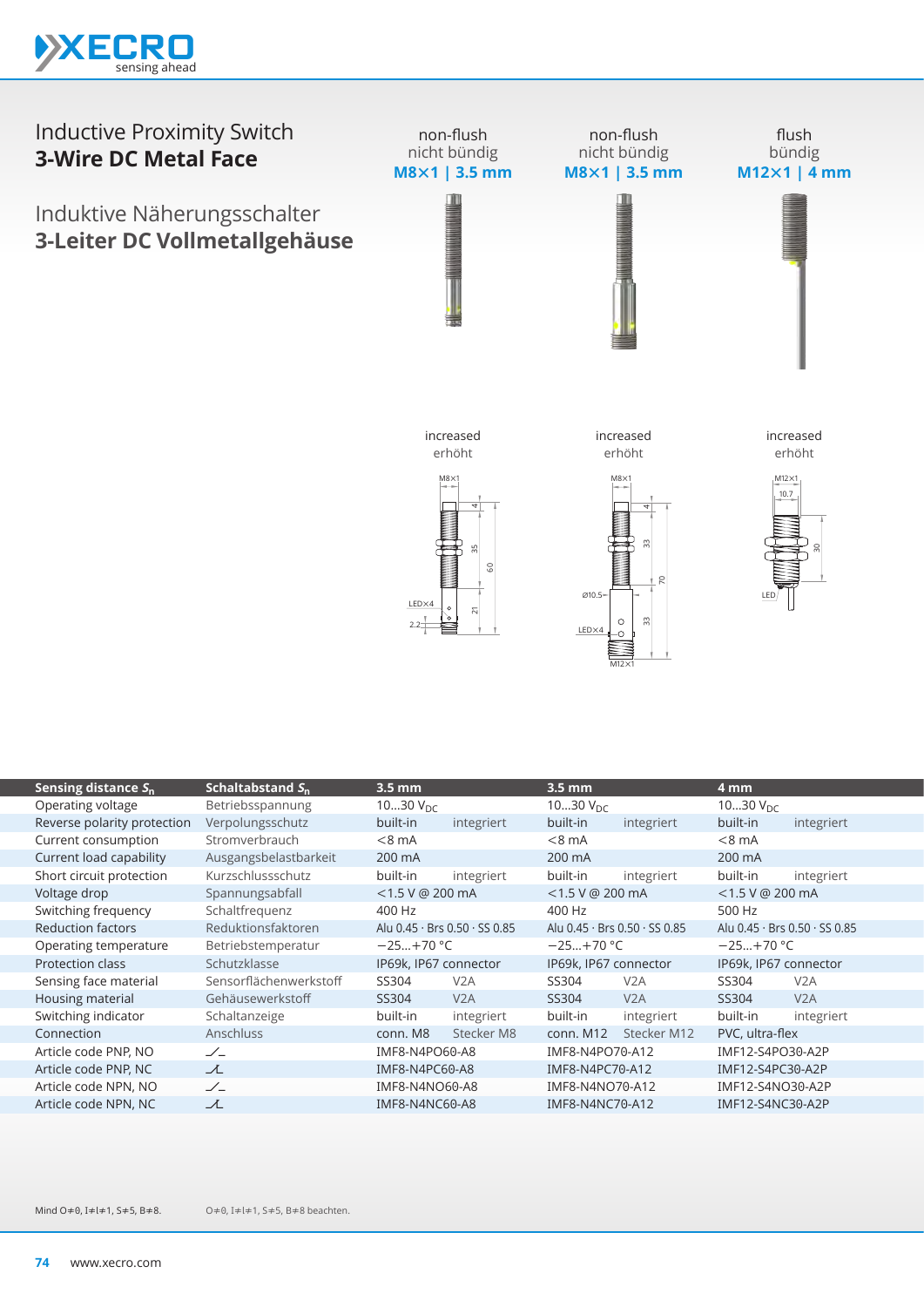

| 4 mm               |                               | 4 mm                  |                                             | 4 mm                  |                               | 6 <sub>mm</sub>      |                               | 6 <sub>mm</sub>    |                               |
|--------------------|-------------------------------|-----------------------|---------------------------------------------|-----------------------|-------------------------------|----------------------|-------------------------------|--------------------|-------------------------------|
| 1030 $V_{DC}$      |                               | 1030 $V_{\text{DC}}$  |                                             | 1030 $V_{\text{DC}}$  |                               | 1030 $V_{\text{DC}}$ |                               | 1030 $V_{DC}$      |                               |
| built-in           | integriert                    | built-in              | integriert                                  | built-in              | integriert                    | built-in             | integriert                    | built-in           | integriert                    |
| $< 8$ mA           |                               | $< 8 \text{ mA}$      |                                             | $< 8$ mA              |                               | $< 8 \text{ mA}$     |                               | $<8$ mA            |                               |
| 200 mA             |                               | 200 mA                |                                             | 200 mA                |                               | 200 mA               |                               | 200 mA             |                               |
| built-in           | integriert                    | built-in              | integriert                                  | built-in              | integriert                    | built-in             | integriert                    | built-in           | integriert                    |
| $<$ 1.5 V @ 200 mA |                               | $<$ 1.5 V @ 200 mA    |                                             | $<$ 1.5 V @ 200 mA    |                               | $<$ 1.5 V @ 200 mA   |                               | $<$ 1.5 V @ 200 mA |                               |
| 500 Hz             |                               | 500 Hz                |                                             | 500 Hz                |                               | 500 Hz               |                               | 500 Hz             |                               |
|                    | Alu 0.45 · Brs 0.50 · SS 0.85 |                       | Alu $0.45 \cdot$ Brs $0.50 \cdot$ SS $0.85$ |                       | Alu 0.45 · Brs 0.50 · SS 0.85 |                      | Alu 0.45 · Brs 0.50 · SS 0.85 |                    | Alu 0.45 · Brs 0.50 · SS 0.85 |
| $-25+70$ °C        |                               | $-25+70 °C$           |                                             | $-25+70$ °C           |                               | $-25+70$ °C          |                               | $-25+70$ °C        |                               |
|                    | IP69k, IP67 connector         | IP69k, IP67 connector |                                             | IP69k, IP67 connector |                               |                      | IP69k, IP67 connector         |                    | IP69k, IP67 connector         |
| SS304              | V2A                           | SS304                 | V <sub>2</sub> A                            | SS304                 | V2A                           | SS304                | V <sub>2</sub> A              | SS304              | V <sub>2</sub> A              |
| SS304              | V2A                           | SS304                 | V2A                                         | SS304                 | V2A                           | SS304                | V2A                           | SS304              | V2A                           |
| built-in           | integriert                    | built-in              | integriert                                  | built-in              | integriert                    | built-in             | integriert                    | built-in           | integriert                    |
| PVC, ultra-flex    |                               | conn. M12             | Stecker M12                                 | conn. M12             | Stecker M12                   | PVC, ultra-flex      |                               | PVC, ultra-flex    |                               |
| IMF12-S4PO50-A2P   |                               | IMF12-S4PO50-A12      |                                             | IMF12-S4PO68-A12      |                               | IMF12-N6PO30-A2P     |                               | IMF12-N6PO50-A2P   |                               |
| IMF12-S4PC50-A2P   |                               | IMF12-S4PC50-A12      |                                             | IMF12-S4PC68-A12      |                               | IMF12-N6PC30-A2P     |                               | IMF12-N6PC50-A2P   |                               |
| IMF12-S4NO50-A2P   |                               | IMF12-S4NO50-A12      |                                             | IMF12-S4NO68-A12      |                               | IMF12-N6NO30-A2P     |                               | IMF12-N6NO50-A2P   |                               |
| IMF12-S4NC50-A2P   |                               | IMF12-S4NC50-A12      |                                             | IMF12-S4NC68-A12      |                               | IMF12-N6NC30-A2P     |                               | IMF12-N6NC50-A2P   |                               |
|                    |                               |                       |                                             |                       |                               |                      |                               |                    |                               |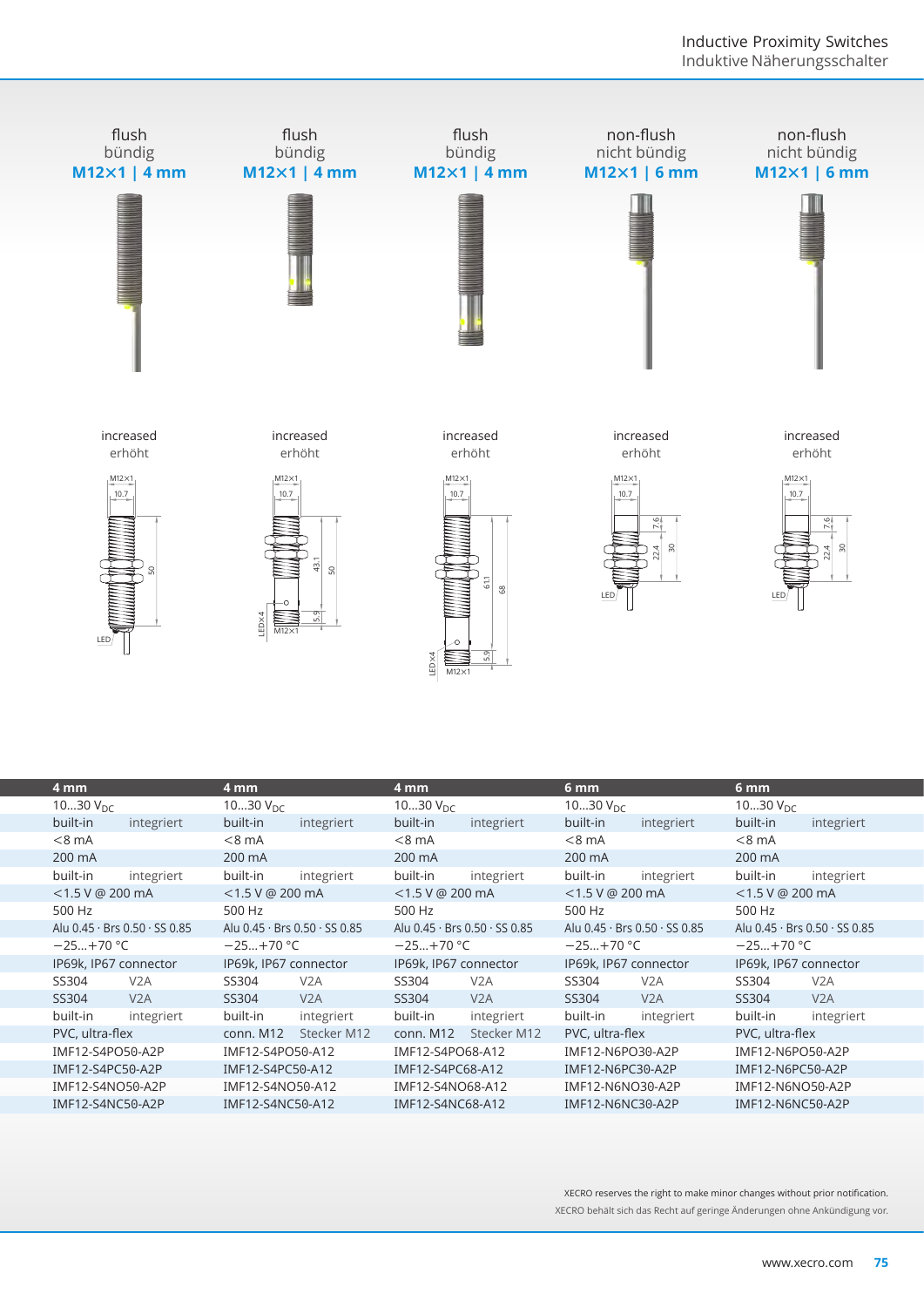

## Inductive Proximity Switch **3-Wire DC Metal Face**

Induktive Näherungsschalter **3-Leiter DC Vollmetallgehäuse**



non-flush nicht bündig **M12×1 | 6 mm**

flush bündig **M18×1 | 8 mm**



 $M12\times1$ 

LED×4

 $-10.7$  $M12\times1$ 

increased erhöht

5.9

68 60.4

7.6



increased erhöht



| Sensing distance $S_n$      | Schaltabstand $S_{n}$  | 6 mm                  |                               | 6 mm                  |                                           | 8 mm                  |                                             |
|-----------------------------|------------------------|-----------------------|-------------------------------|-----------------------|-------------------------------------------|-----------------------|---------------------------------------------|
| Operating voltage           | Betriebsspannung       | 1030 $V_{DC}$         |                               | 1030 $V_{DC}$         |                                           | 1030 $V_{\text{DC}}$  |                                             |
| Reverse polarity protection | Verpolungsschutz       | built-in              | integriert                    | built-in              | integriert                                | built-in              | integriert                                  |
| Current consumption         | Stromverbrauch         | $< 8$ mA              |                               | $< 8$ mA              |                                           | $< 8$ mA              |                                             |
| Current load capability     | Ausgangsbelastbarkeit  | 200 mA                |                               | 200 mA                |                                           | 200 mA                |                                             |
| Short circuit protection    | Kurzschlussschutz      | built-in              | integriert                    | built-in              | integriert                                | built-in              | integriert                                  |
| Voltage drop                | Spannungsabfall        | $<$ 1.5 V @ 200 mA    |                               | $<$ 1.5 V @ 200 mA    |                                           | <1.5 V @ 200 mA       |                                             |
| Switching frequency         | Schaltfrequenz         | 500 Hz                |                               | 500 Hz                |                                           | 400 Hz                |                                             |
| <b>Reduction factors</b>    | Reduktionsfaktoren     |                       | Alu 0.45 · Brs 0.50 · SS 0.85 |                       | Alu $0.45 \cdot$ Brs $0.50 \cdot$ SS 0.85 |                       | Alu $0.45 \cdot$ Brs $0.50 \cdot$ SS $0.85$ |
| Operating temperature       | Betriebstemperatur     | $-25+70$ °C           |                               | $-25+70$ °C           |                                           | $-25+70 °C$           |                                             |
| Protection class            | Schutzklasse           | IP69k, IP67 connector |                               | IP69k, IP67 connector |                                           | IP69k, IP67 connector |                                             |
| Sensing face material       | Sensorflächenwerkstoff | SS304                 | V2A                           | SS304                 | V <sub>2</sub> A                          | SS304                 | V2A                                         |
| Housing material            | Gehäusewerkstoff       | SS304                 | V2A                           | SS304                 | V2A                                       | SS304                 | V2A                                         |
| Switching indicator         | Schaltanzeige          | built-in              | integriert                    | built-in              | integriert                                | built-in              | integriert                                  |
| Connection                  | <b>Anschluss</b>       | conn. M12             | Stecker M12                   | conn. M12             | Stecker M12                               | PVC, ultra-flex       |                                             |
| Article code PNP, NO        | $\angle$               | IMF12-N6PO50-A12      |                               | IMF12-N6PO68-A12      |                                           | IMF18-S8PO35-A2P      |                                             |
| Article code PNP, NC        | ᆺ                      | IMF12-N6PC50-A12      |                               | IMF12-N6PC68-A12      |                                           | IMF18-S8PC35-A2P      |                                             |
| Article code NPN, NO        | $\angle$               | IMF12-N6NO50-A12      |                               | IMF12-N6NO68-A12      |                                           | IMF18-S8NO35-A2P      |                                             |
| Article code NPN, NC        | 工                      | IMF12-N6NC50-A12      |                               | IMF12-N6NC68-A12      |                                           | IMF18-S8NC35-A2P      |                                             |
|                             |                        |                       |                               |                       |                                           |                       |                                             |

 $10.7$  $M12\times1$ 

increased erhöht

 $M12\times1$ 

LED×4

م<br>أم

50 42.4

7.6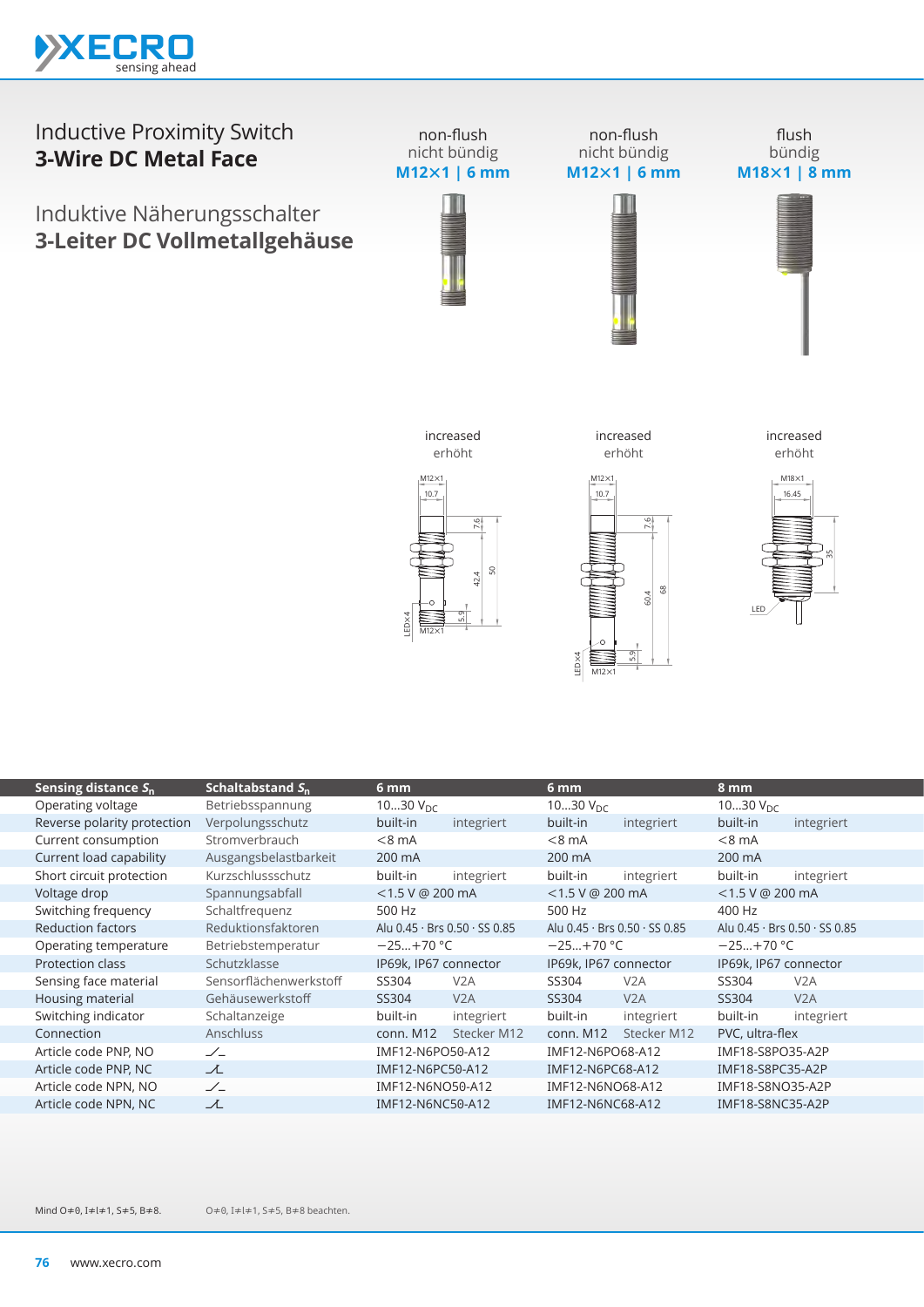

| 1030 $V_{\text{DC}}$  |                                             | 1030 $V_{\text{DC}}$  |                                             | 1030 $V_{DC}$         |                                             | 1030 $V_{\text{DC}}$  |                                             | 1030 $V_{DC}$                 |                  |
|-----------------------|---------------------------------------------|-----------------------|---------------------------------------------|-----------------------|---------------------------------------------|-----------------------|---------------------------------------------|-------------------------------|------------------|
| built-in              | integriert                                  | built-in              | integriert                                  | built-in              | integriert                                  | built-in              | integriert                                  | built-in                      | integriert       |
| $< 8$ mA              |                                             | $< 8$ mA              |                                             | $< 8$ mA              |                                             | $< 8$ mA              |                                             | $<8$ mA                       |                  |
| 200 mA                |                                             | 200 mA                |                                             | 200 mA                |                                             | 200 mA                |                                             | 200 mA                        |                  |
| built-in              | integriert                                  | built-in              | integriert                                  | built-in              | integriert                                  | built-in              | integriert                                  | built-in                      | integriert       |
| $<$ 1.5 V @ 200 mA    |                                             | $<$ 1.5 V @ 200 mA    |                                             | $<$ 1.5 V @ 200 mA    |                                             | $<$ 1.5 V @ 200 mA    |                                             | $<$ 1.5 V @ 200 mA            |                  |
| 400 Hz                |                                             | 400 Hz                |                                             | 400 Hz                |                                             | 200 Hz                |                                             | 200 Hz                        |                  |
|                       | Alu $0.45 \cdot$ Brs $0.50 \cdot$ SS $0.85$ |                       | Alu $0.45 \cdot$ Brs $0.50 \cdot$ SS $0.85$ |                       | Alu $0.45 \cdot$ Brs $0.50 \cdot$ SS $0.85$ |                       | Alu $0.45 \cdot$ Brs $0.50 \cdot$ SS $0.85$ | Alu 0.45 · Brs 0.50 · SS 0.85 |                  |
| $-25+70$ °C           |                                             | $-25+70$ °C           |                                             | $-25+70$ °C           |                                             | $-25+70 °C$           |                                             | $-25+70$ °C                   |                  |
| IP69k, IP67 connector |                                             | IP69k, IP67 connector |                                             | IP69k, IP67 connector |                                             | IP69k, IP67 connector |                                             | IP69k, IP67 connector         |                  |
| SS304                 | V2A                                         | SS304                 | V2A                                         | SS304                 | V2A                                         | SS304                 | V2A                                         | SS304                         | V <sub>2</sub> A |
| SS304                 | V2A                                         | SS304                 | V2A                                         | SS304                 | V2A                                         | SS304                 | V2A                                         | SS304                         | V2A              |
| built-in              | integriert                                  | built-in              | integriert                                  | built-in              | integriert                                  | built-in              | integriert                                  | built-in                      | integriert       |
| conn. M12             | Stecker M12                                 | PVC, ultra-flex       |                                             | conn. M12             | Stecker M12                                 | PVC, ultra-flex       |                                             | conn. M12                     | Stecker M12      |
| IMF18-S8PO48-A12      |                                             | IMF18-S8PO55-A2P      |                                             | IMF18-S8PO79-A12      |                                             | IMF30-S10PO35-A2P     |                                             | IMF30-S10PO48-A12             |                  |
| IMF18-S8PC48-A12      |                                             | IMF18-S8PC55-A2P      |                                             | IMF18-S8PC79-A12      |                                             | IMF30-S10PC35-A2P     |                                             | IMF30-S10PC48-A12             |                  |
| IMF18-S8NO48-A12      |                                             | IMF18-S8NO55-A2P      |                                             | IMF18-S8NO79-A12      |                                             | IMF30-S10NO35-A2P     |                                             | IMF30-S10NO48-A12             |                  |
| IMF18-S8NC48-A12      |                                             | IMF18-S8NC55-A2P      |                                             | IMF18-S8NC79-A12      |                                             | IMF30-S10NC35-A2P     |                                             | IMF30-S10NC48-A12             |                  |
|                       |                                             |                       |                                             |                       |                                             |                       |                                             |                               |                  |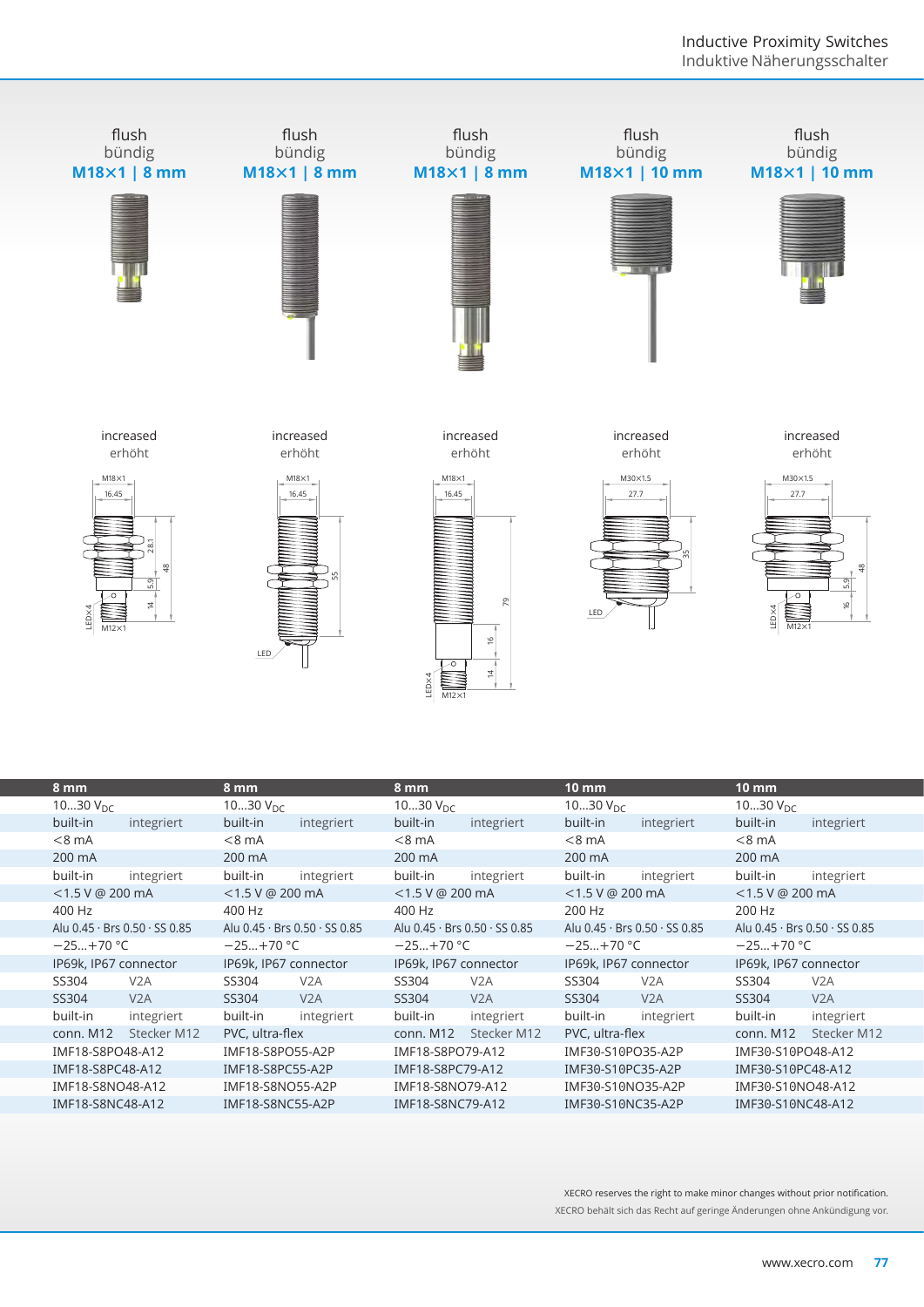

## Inductive Proximity Switch **3-Wire DC Metal Face**

Induktive Näherungsschalter **3-Leiter DC Vollmetallgehäuse**



flush

flush bündig **M18×1 | 10 mm**

non-flush nicht bündig **M18×1 | 15 mm**



27.7  $M30\times1.5$ 55 LED increased erhöht

increased



increased erhöht



|                             |                        | LED                   |                               | LED×4<br>$M12\times1$ | 91<br>$\overline{z}$          | LED                   |                               |
|-----------------------------|------------------------|-----------------------|-------------------------------|-----------------------|-------------------------------|-----------------------|-------------------------------|
| Sensing distance $S_n$      | Schaltabstand $S_n$    | <b>10 mm</b>          |                               | $10 \, \text{mm}$     |                               | <b>15 mm</b>          |                               |
| Operating voltage           | Betriebsspannung       | 1030 $V_{DC}$         |                               | 1030 $V_{\text{DC}}$  |                               | 1030 $V_{DC}$         |                               |
| Reverse polarity protection | Verpolungsschutz       | built-in              | integriert                    | built-in              | integriert                    | built-in              | integriert                    |
| Current consumption         | Stromverbrauch         | $< 8$ mA              |                               | $<8$ mA               |                               | $< 8$ mA              |                               |
| Current load capability     | Ausgangsbelastbarkeit  | 200 mA                |                               | 200 mA                |                               | 200 mA                |                               |
| Short circuit protection    | Kurzschlussschutz      | built-in              | integriert                    | built-in              | integriert                    | built-in              | integriert                    |
| Voltage drop                | Spannungsabfall        | <1.5 V @ 200 mA       |                               | <1.5 V @ 200 mA       |                               | <1.5 V @ 200 mA       |                               |
| Switching frequency         | Schaltfrequenz         | 200 Hz                |                               | 200 Hz                |                               | 100 Hz                |                               |
| <b>Reduction factors</b>    | Reduktionsfaktoren     |                       | Alu 0.45 · Brs 0.50 · SS 0.85 |                       | Alu 0.45 · Brs 0.50 · SS 0.85 |                       | Alu 0.45 · Brs 0.50 · SS 0.85 |
| Operating temperature       | Betriebstemperatur     | $-25+70$ °C           |                               | $-25+70$ °C           |                               | $-25+70$ °C           |                               |
| <b>Protection class</b>     | Schutzklasse           | IP69k, IP67 connector |                               | IP69k, IP67 connector |                               | IP69k, IP67 connector |                               |
| Sensing face material       | Sensorflächenwerkstoff | SS304                 | V2A                           | SS304                 | V <sub>2</sub> A              | SS304                 | V2A                           |
| Housing material            | Gehäusewerkstoff       | SS304                 | V2A                           | SS304                 | V2A                           | SS304                 | V2A                           |
| Switching indicator         | Schaltanzeige          | built-in              | integriert                    | built-in              | integriert                    | built-in              | integriert                    |
| Connection                  | Anschluss              | PVC, ultra-flex       |                               | conn. M12             | Stecker M12                   | PVC, ultra-flex       |                               |
| Article code PNP, NO        | $\angle$               | IMF30-S10PO55-A2P     |                               | IMF30-S10PO79-A12     |                               | IMF30-N15PO40-A2P     |                               |
| Article code PNP, NC        | て                      | IMF30-S10PC55-A2P     |                               | IMF30-S10PC79-A12     |                               | IMF30-N15PC40-A2P     |                               |
| Article code NPN, NO        | $\angle$               | IMF30-S10NO55-A2P     |                               | IMF30-S10NO79-A12     |                               | IMF30-N15NO40-A2P     |                               |
| Article code NPN, NC        | ᆺ                      | IMF30-S10NC55-A2P     |                               | IMF30-S10NC79-A12     |                               | IMF30-N15NC40-A2P     |                               |
|                             |                        |                       |                               |                       |                               |                       |                               |